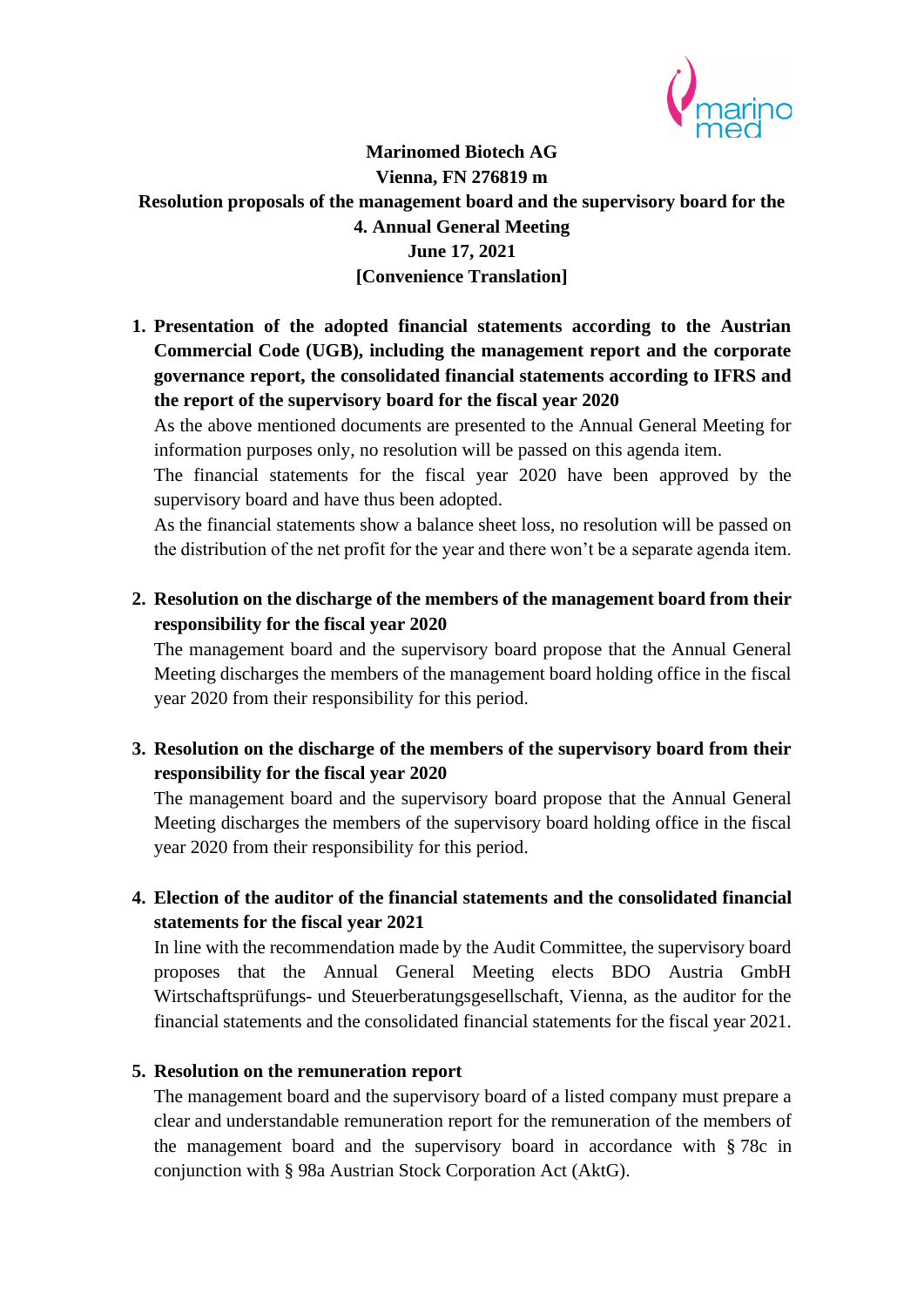This remuneration report has to offer a comprehensive overview of the remuneration granted or owed to the current and former members of the management board and the supervisory board in the course of the last financial year within the framework of the remuneration policy (§ 78a in conjunction with § 98a Austrian Stock Corporation Act (AktG)), including all benefits in any form.

The remuneration report for the last financial year must be submitted to the general meeting for voting. The vote is of a recommendatory nature. The resolution cannot be challenged (§ 78d (1) Austrian Stock Corporation Act (AktG)).

The management board and the supervisory board have to make a proposal for a resolution on the remuneration report in accordance with § 108 (1) Austrian Stock Corporation Act (AktG).

This resolution proposal by the management board and the supervisory board for the resolution on the remuneration report and the remuneration report must be made available on the website entered in the commercial register from the  $21<sup>st</sup>$  day before the general meeting in accordance with § 108 (4) no. 4 Austrian Stock Corporation Act (AktG).

The management board and the supervisory board of Marinomed Biotech AG have resolved a compensation report in accordance with § 78c in conjunction with § 98a Austrian Stock Corporation Act (AktG) and proposed a resolution in accordance with § 108 (1) Austrian Stock Corporation Act (AktG).

The remuneration report will be made available from May 27, 2021 ( $21<sup>st</sup>$  day before the AGM) on the Marinomed Biotech AG website at www.marinomed.com, which is entered in the commercial register.

The management board and the supervisory board propose to adopt the remuneration report for the 2020 financial year, as made available on the website shown in the commercial register.

**6. Resolution on the authorization of the management board to issue financial instruments within the meaning of § 174 Austrian Stock Corporation Act (AktG), in particular convertible bonds, profit participating bonds or participation rights that may comprise the purchase of and/or the exchange into shares of the company, including the authorization to exclude the statutory subscription rights to these financial instruments with the approval of the supervisory board.**

Issuing convertible bonds, profit participating bonds or participation rights that may comprise the purchase of and/or the exchange into shares of the company (together the "financial instruments") provides an alternative to cash capital increases that offer additional flexibility for financings and are from a company's perspective – and thus for the shareholders – a typically financially more favorable alternative to conventional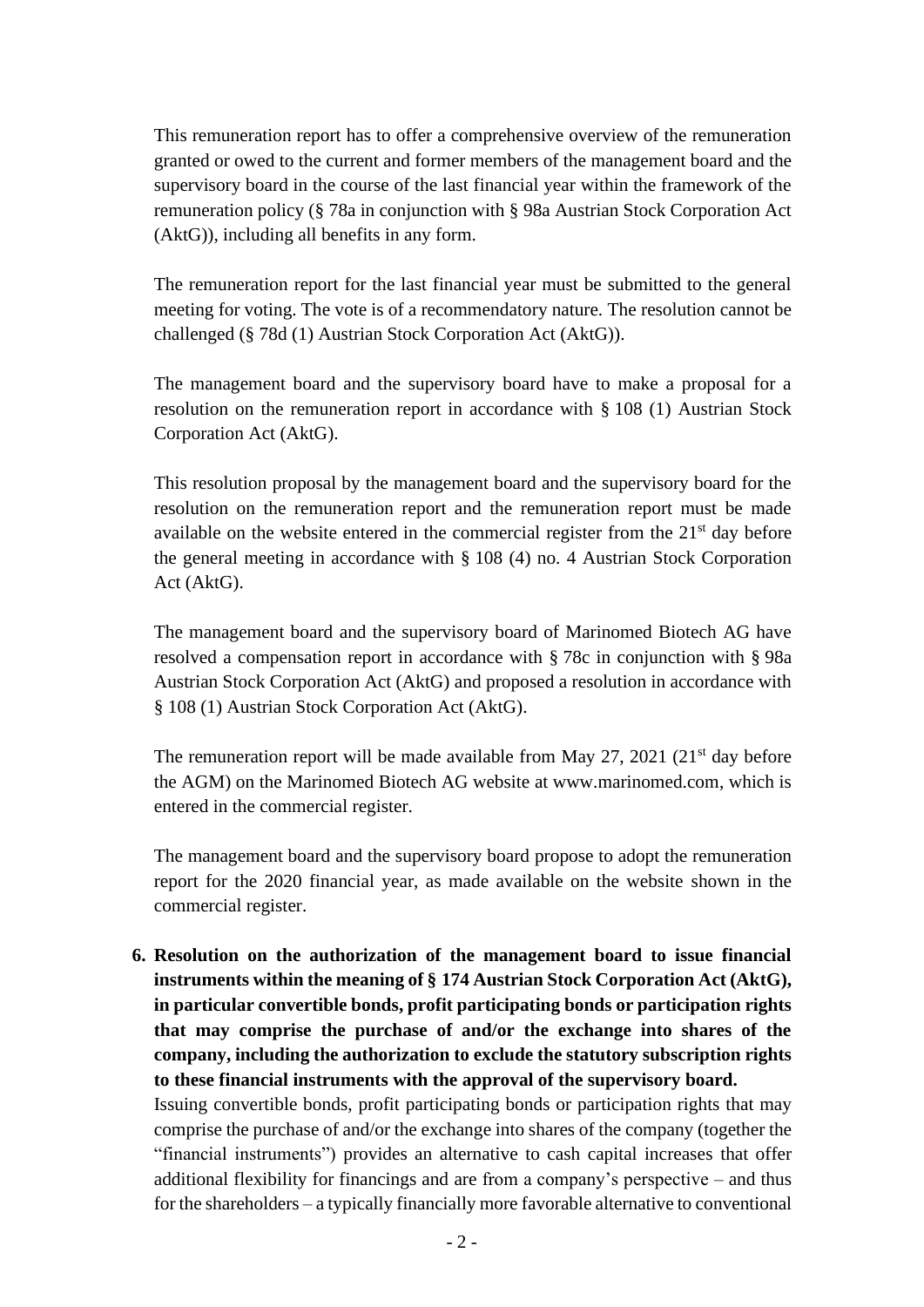bonds. Further, convertible bonds and the other financial instruments provide an adequate measure to keep capital costs low. In particular, the authorization to issue financial instruments within the meaning of § 174 Austrian Stock Corporation Act (AktG) shall allow the company to have access to further financing options for the management of its capital structure and thereby profit from often improved financing conditions compared to (pure) debt instruments (borrowings, bonds).

At the time of the publication of these resolution proposals, the company has issued in total 1,474,731 number of shares. The program for issuing of financial instruments envisaged for resolution shall be less than 10% of the outstanding shares of the company.

In accordance with this authorization, financial instruments shall only be issued to the extent that the sum of (i) new shares for which such rights for conversion and/or to purchase are granted by such financial instruments and (ii) shares already issues or to be issued under the Authorized Capital 2020 (§ 5 para 6 of the articles of association) does not exceed the amount of 736,017 number of shares. Thereby, it shall be prevented that shareholders are diluted beyond the already existing Authorized Capital 2020.

The management board and the supervisory board propose, the shareholders' meeting shall resolve the following:

- a) Authorization until September 16, 2025 of the management board pursuant to § 174 para 2 Austrian Stock Corporation Act (AktG) subject to the approval of the supervisory board to issue financial instruments, i.e. convertible bonds, profit participating bonds or participation rights that may comprise the purchase of and/or the conversion into shares of the company that grant or include the right or obligation to purchase and/or convert into in total up to 147,243 number of new no-par bearer shares of the company with a pro rata amount of the company's share capital of in total EUR 147,243, including in multiple tranches and in different combinations. The financial instruments can be designed to be recorded as either debt or equity instrument.
- b) The management board may use the conditional capital, in particular the Conditional Capital 2021 that will be created according to agenda item 7 of the Annual General Meeting on 17 June 2021, treasury shares or a combination of conditional capital and treasury shares as well as any other permissible form of delivery to settle the exercise of rights or obligations attached to the financial instruments to purchase and/or convert into shares of the company.
- c) The management board shall determine the issue price and issue conditions of the financial instruments (primarily: interest, term, ranking (including subordination), denomination, anti-dilution, terms for conversion, in particular conversion rights and/or obligations, conversion price, conversion ratio and conversion and/or conditions and/or obligations of subscription, option for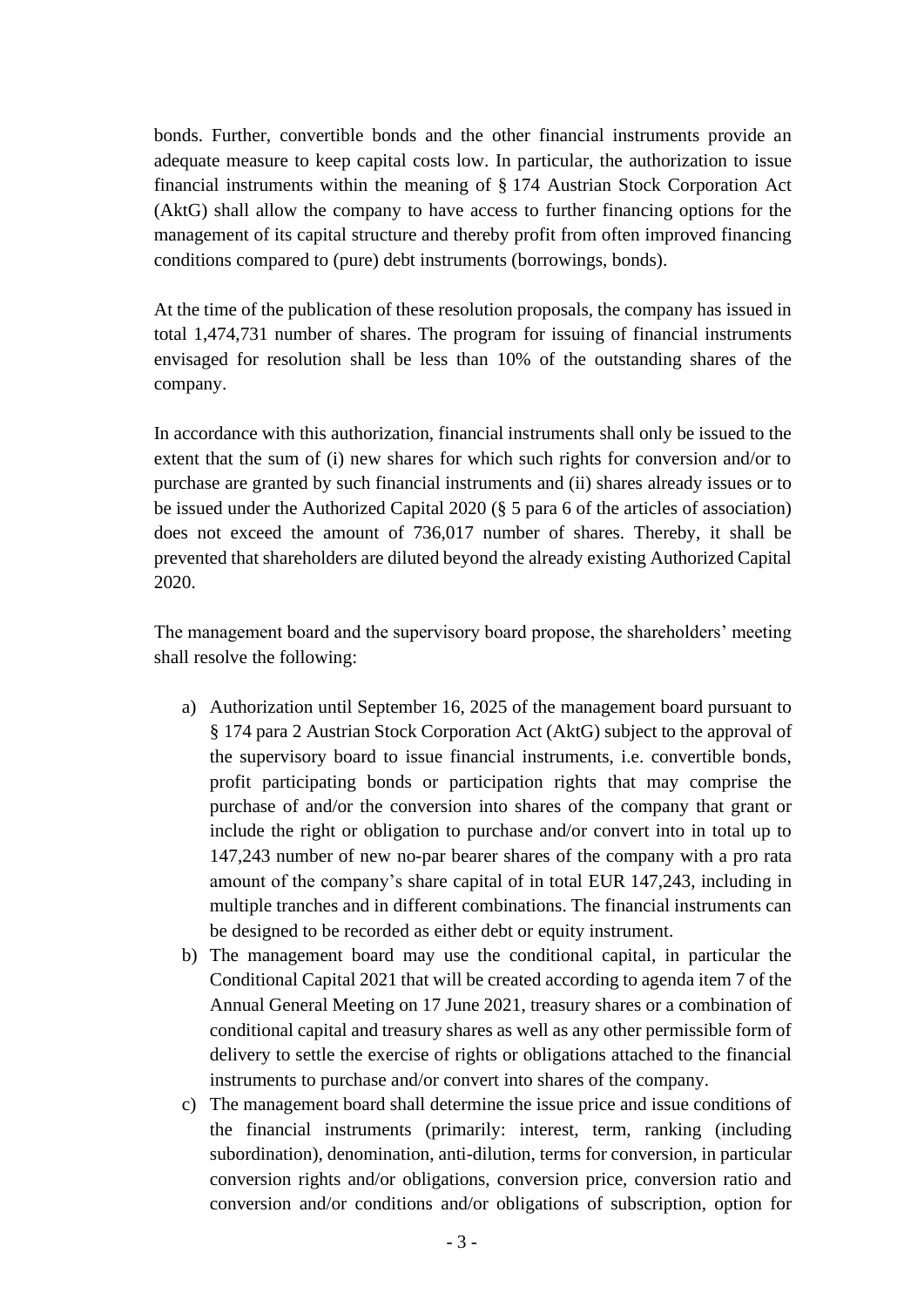cash settlement etc.) with approval of the supervisory board. Pricing of financial instruments has to be performed in consideration of market standard calculation methodologies as well as the share price of the outstanding shares of the company in a market standard pricing procedure. The issue price may not be less than the pro rata amount of the share capital.

- d) Basically, the shareholders shall have statutory subscription rights with respect to the financial instruments. The statutory subscription rights may be granted to shareholders in such a way that the financial instrument is assumed by a credit institution or a consortium of credit institutions with the obligation to offer it to the shareholders in accordance with their subscription right (indirect subscription right).
- e) The management board is authorized, with the approval of the supervisory board, to exclude the statutory subscription right of the shareholders with respect to the financial instruments in accordance with § 174 para 4 Austrian Stock Corporation Act (AktG).

Reference is made to the written report of the management board pursuant to § 174 para 4 in conjunction with § 153 para 4 cif 2 Austrian Stock Corporation Act (AktG). [available in German version only]

**7. Resolution on (a) the cancellation of the Conditional Capital 2018 and (b) the conditional increase of the share capital of the company according to § 159 para 2 sentence 1 Austrian Stock Corporation Act (AktG) for issuance to creditors of financial instruments ("Conditional Capital 2021") as well as the corresponding amendment of the articles of associations in § 5 (share capital) para 5 and para 9.** For this agenda item, reference is primarily made to the explanations given in relation to the resolution on the authorization to issue financial instruments in accordance with § 174 Austrian Stock Corporation Act (AktG).

With resolution of the Annual General Meeting on 15 November 2018, the company's share capital was conditionally increased by up to EUR 173,122 by issuing up to 173,122 no-par bearer shares (common shares) for issuance to the creditors of convertible bonds ("Conditional Capital 2018"). Following the exercise of subscription rights from the convertible bonds 2017, the share capital was increased by EUR 170,772 by issuing 170,772 subscription shares utilizing the Conditional Capital 2018. Subsequently, the remaining outstanding convertible bonds 2017 with an aggregated nominal value of EUR 20,000 were repurchased and, thereafter, no convertible bonds 2017 were outstanding. Consequently, the remaining unused Conditional Capital 2018 required for the convertible bonds 2017 can be finally canceled.

The management board hereby expressly and irrevocably confirms that there are no subscription rights outstanding for the convertible bonds 2017 and, therefore, the Conditional Capital 2018 can be canceled in the amount it has not been used without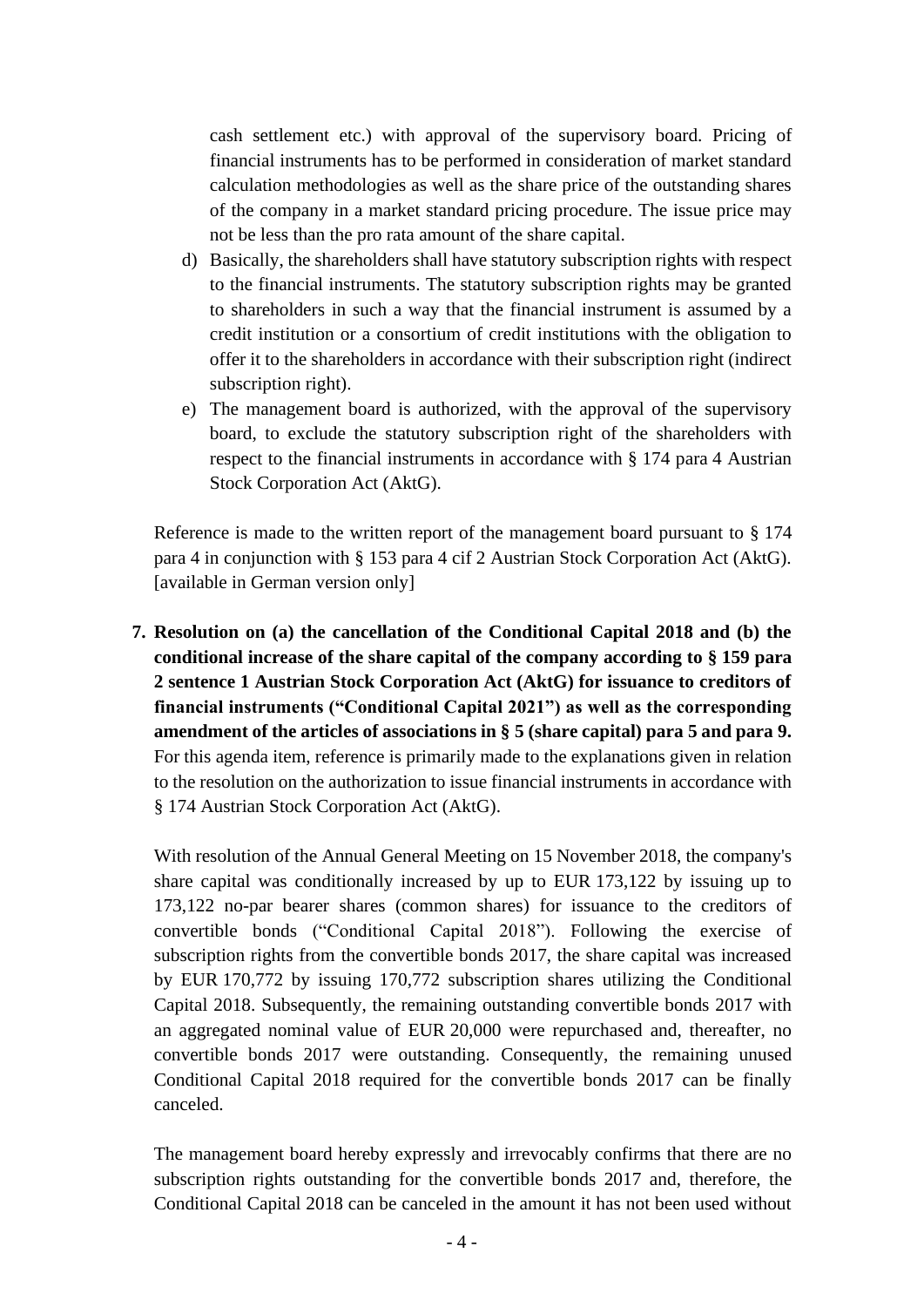infringing § 159 para 6 Austrian Stock Corporation Act (AktG) as it is not opposing any protection of beneficiaries.

Based on the number of shares currently issued by the company, the conditional capital increase described herein will not exceed 10% of the outstanding share capital. In consideration of the subscription shares potentially to be issued based on the Conditional Capital 2019 in accordance with § 5 para 7 of the articles of association and the Conditional Capital 2020 in accordance with § 5 para 8 of the articles of association, the nominal amount of the conditional capital of the company will in aggregate not exceed half of the current share capital of the company. The issue price shall be determined in consideration of market standard calculation methodologies as well as the share price of the outstanding shares in a market standard pricing procedure.

Therefore, the management board and the supervisory board propose, the shareholders' meeting shall resolve the following:

- a) The existing Conditional Capital 2018 shall be canceled.
- b) The Company's share capital shall be conditionally increased according to § 159 para 2 cif 1 Austrian Stock Corporation Act (AktG) by up to EUR 147,243 by issuing up to 147,243 no-par bearer shares (common shares) (Conditional Capital 2021). The conditional capital increase will only be carried out to the extent the creditors of financial instruments, the management board is authorized by the shareholders' meeting held on 17 June 2021, to issue with the approval of the supervisory board exercise their subscription or conversion right into shares, or to the extent they are obligated to subscribe or convert, they fulfill their obligation to subscribe or convert and the management board decides to service such financial instruments making use of the Conditional Capital 2021. The issue price may not be less than the pro rata amount of the share capital. The newly issued shares under the Conditional Capital 2021 shall have the same dividend rights as the other shares outstanding at that time. The management board is authorized to determine, with the approval of the supervisory board, additional details for the implementation of the conditional capital increase.

The supervisory board shall be authorized to amend the articles of association according to § 145 Austrian Stock Corporation Act (AktG) in order to adjust the share capital to the actual share capital outstanding. This shall also apply in case of non-utilization of the Conditional Capital 2021 after end of the terms according to the terms of such financial instruments.

The sum of (i) new shares that may be issued for servicing such financial instruments and (ii) already issued or to be issued shares from the Conditional Capital 2020 (§ 5 para 6 of the articles of association) for which legally effective resolutions exist at the time of issuing the financial instruments, shall not exceed the amount of 736,017. The subscription or conversion right (or the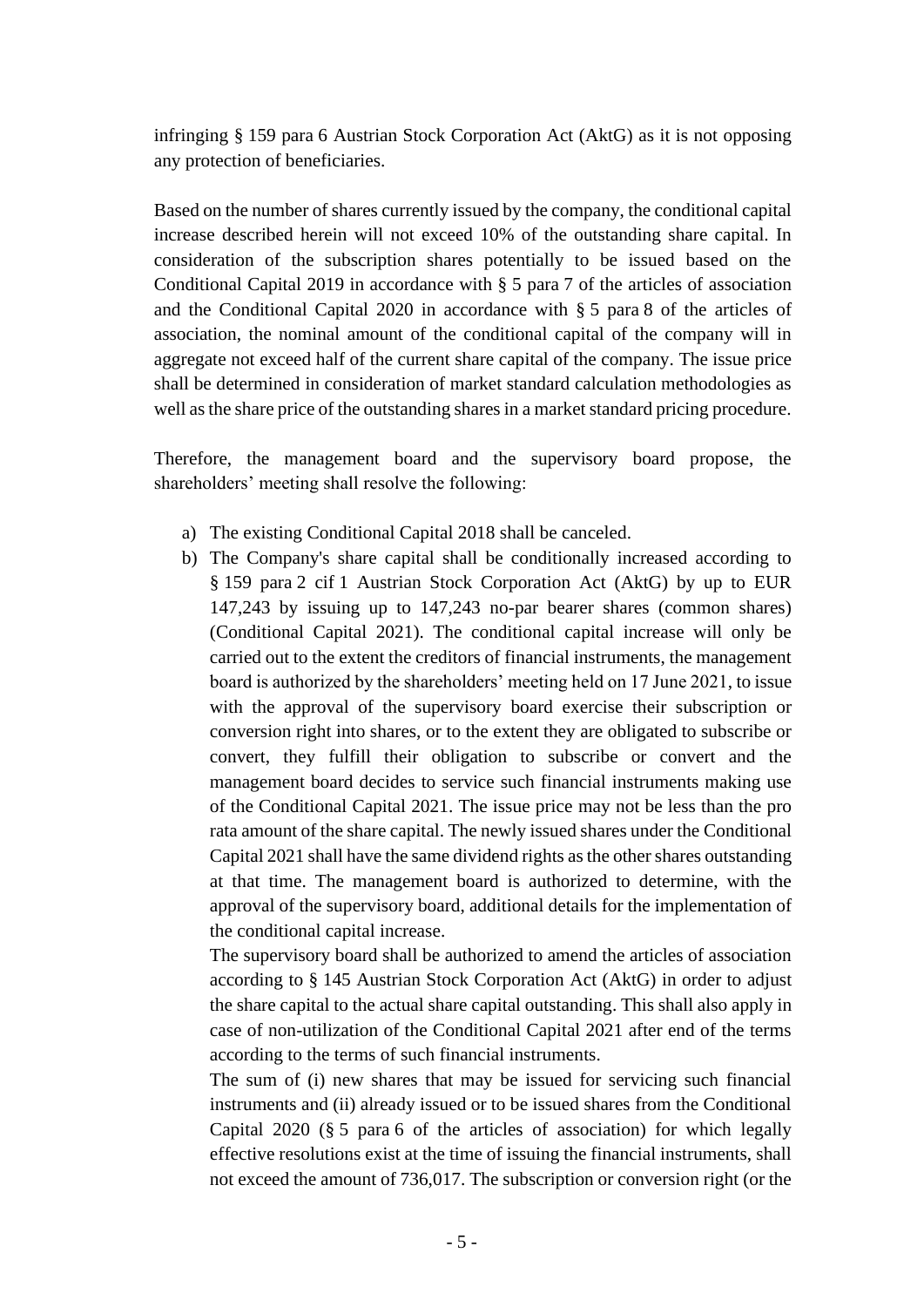subscription or conversion obligation as the case may be) of the beneficiaries of financial instruments shall be assured.

- c) § 5 para 5 of the articles of association shall be canceled and a new § 5 para 5 shall be inserted, that the provision reads as follows:
- *"(5) The company's share capital shall be conditionally increased according to § 159 para 2 cif 1 Austrian Stock Corporation Act (AktG) by up to EUR 147,243 by issuing up to 147,243 no-par bearer shares (common shares) (Conditional Capital 2021). The conditional capital increase will only be carried out to the extent the creditors of financial instruments, the management board is authorized to issue by the shareholders' meeting held on 17 June 2021 with the approval of the supervisory board, exercise their subscription or conversion right into shares, or to the extent they are obligated to subscribe or convert, they fulfill their obligation to subscribe or convert and the management board decides to service such financial instruments making use of the Conditional Capital 2021. The issue price may not be less than the pro*  rata amount of the share capital. The newly issued shares under the *Conditional Capital 2021 shall have the same dividend rights as the other shares outstanding at that time. The management board is authorized to determine, with the approval of the supervisory board, additional details for the implementation of the conditional capital increase.*

*The supervisory board shall be authorized to amend the articles of association according to § 145 Austrian Stock Corporation Act (AktG) in order to adjust the share capital to the actual share capital outstanding. This shall also apply in case of non-utilization of the Conditional Capital 2021 after end of the terms according to the terms of such financial instruments."*

- d) § 5 of the articles of association shall be amended by addition after para 8 (Conditional Capital 2020) a new para 9, that the provision reads as follows:
- *"(9) The sum of (i) new shares that may be issued for servicing financial instruments that by resolution of the shareholders' meeting held on 17 June 2021, the management board is authorized to issue with the approval of the supervisory board and (ii) already issued or to be issued shares from the Conditional Capital 2020 (§ 5 para 6 of the articles of association) for which legally effective resolutions exist at the time of issuing the financial instruments, shall not exceed the amount of 736,017. The subscription or conversion right (or the subscription or conversion obligation as the case may be) the beneficiary of financial instruments shall be assured."*

Reference is made to the written report of the management board pursuant to § 174 para 4 in conjunction with § 153 para 4 cif 2 Austrian Stock Corporation Act (AktG). [available in German version only]